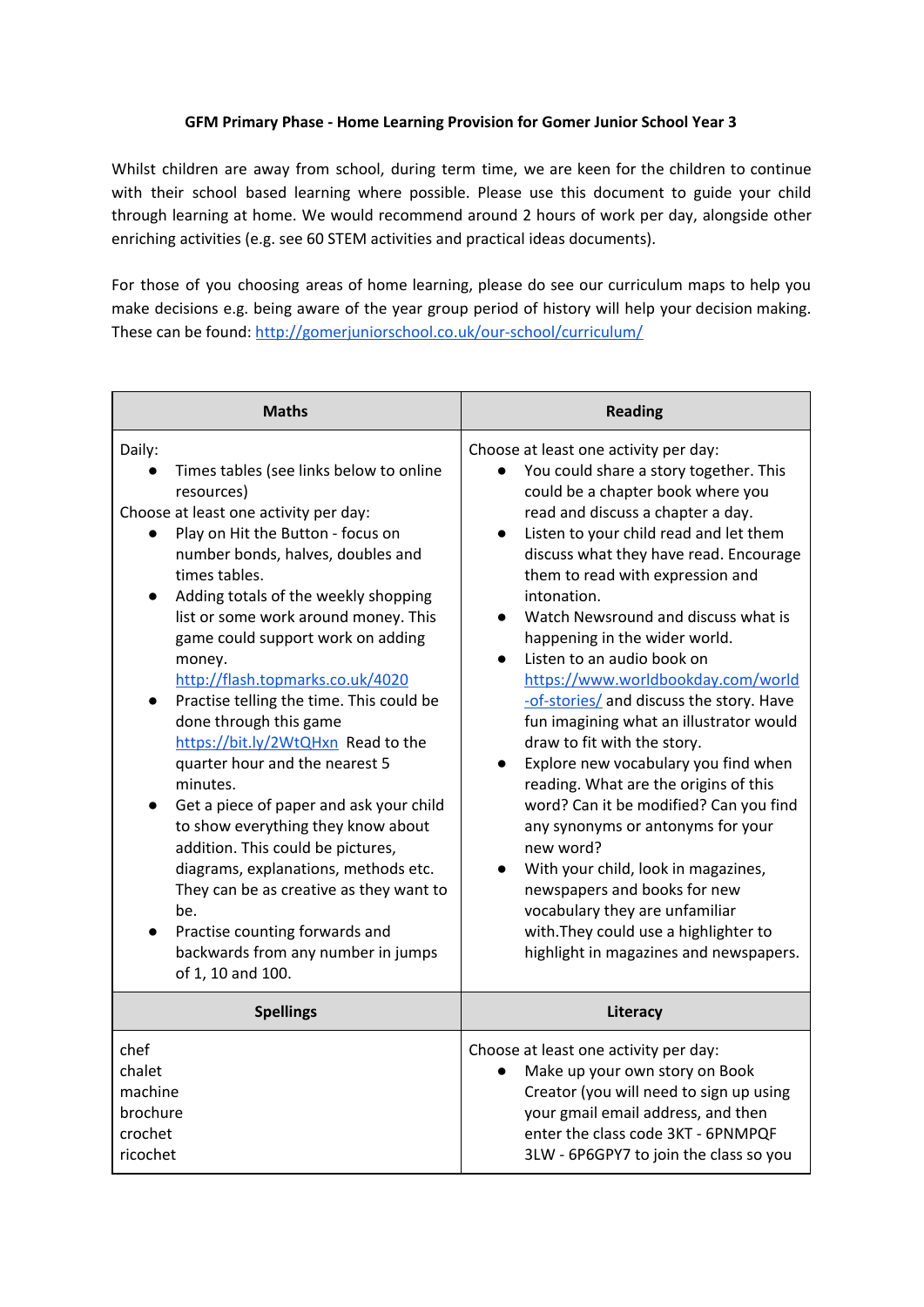| parachute<br>chute<br>champagne<br>moustache<br>(there are many ways you can practise your spellings to<br>make them interesting and memorable. A document can<br>be found on google classroom with ideas but a few are<br>listed below. How creative can you be to remember these<br>tricky words?)<br>Find the rule and highlight the rule in<br>each of the words<br>Write each word as many times<br>correctly as you can in 1 minute<br>Write each word in as many different<br>colours as you can<br>Bounce a ball, spelling the word on<br>each bounce<br>Using scrabble letters or similar, jumble<br>up the letters and re-order | can share your story. This project may<br>take a couple of days.<br>https://bookcreator.com/<br>Write a character description of a<br>member of your family or a friend.<br>What do they look like? How do they<br>behave? Etc<br>Write a letter/email/ text message to a<br>member of your family that they have<br>not seen this week.<br>Write a book review about a book that<br>you have read.<br>Write a diary entry about what you<br>have done that day.<br>Start to create your own thesaurus.<br>Create a bank of more interesting<br>words for said, big, sad, happy etc. |
|-------------------------------------------------------------------------------------------------------------------------------------------------------------------------------------------------------------------------------------------------------------------------------------------------------------------------------------------------------------------------------------------------------------------------------------------------------------------------------------------------------------------------------------------------------------------------------------------------------------------------------------------|--------------------------------------------------------------------------------------------------------------------------------------------------------------------------------------------------------------------------------------------------------------------------------------------------------------------------------------------------------------------------------------------------------------------------------------------------------------------------------------------------------------------------------------------------------------------------------------|
| <b>Project Learning</b>                                                                                                                                                                                                                                                                                                                                                                                                                                                                                                                                                                                                                   |                                                                                                                                                                                                                                                                                                                                                                                                                                                                                                                                                                                      |

### **Let's be scientists:**

In school, our main humanities focus is Science at the moment. Try and complete these science tasks focusing on Light and Shadows.

- Draw around your shadow outside every hour for a whole day. Measure each length and make a graph of your results. You could do this using <https://bit.ly/3b4sHVn> or simply make one on paper. Write a conclusion about **what happens to your shadow and why?**
- Make a sundial and see if it works. You could use the instructions from this website, or find your own

[https://learning-center.homesciencetools.com/article/how-to-make-a-sundial-science-pr](https://learning-center.homesciencetools.com/article/how-to-make-a-sundial-science-project/) [oject/](https://learning-center.homesciencetools.com/article/how-to-make-a-sundial-science-project/)

● Look at play scripts and make up your own short play script. From this, make some stick puppet characters of the Snail and the Whale from Julia Donaldson's The Snail and the Whale (use the template below - the Snail and the Whale are the same size deliberately). **What material will you use to make your shadow puppet the most effective?** Do you want to use an opaque, translucent or



transparent material? Once you have made your puppet, use a torch to make your puppets into shadow puppets. **How will you make the shadow of the Snail smaller than the Whale?**

- Learn how to make shadow puppets on the walls using your hands. What shapes can you make?
- Make a presentation (in however way you want) about what you have learnt about light and shadows

#### **Let's be active:**

- The Body Coach home workouts for children <https://bit.ly/2QqC9dN>
- Try some Cosmic Yoga <https://www.youtube.com/watch?v=R-BS87NTV5I&vl=en>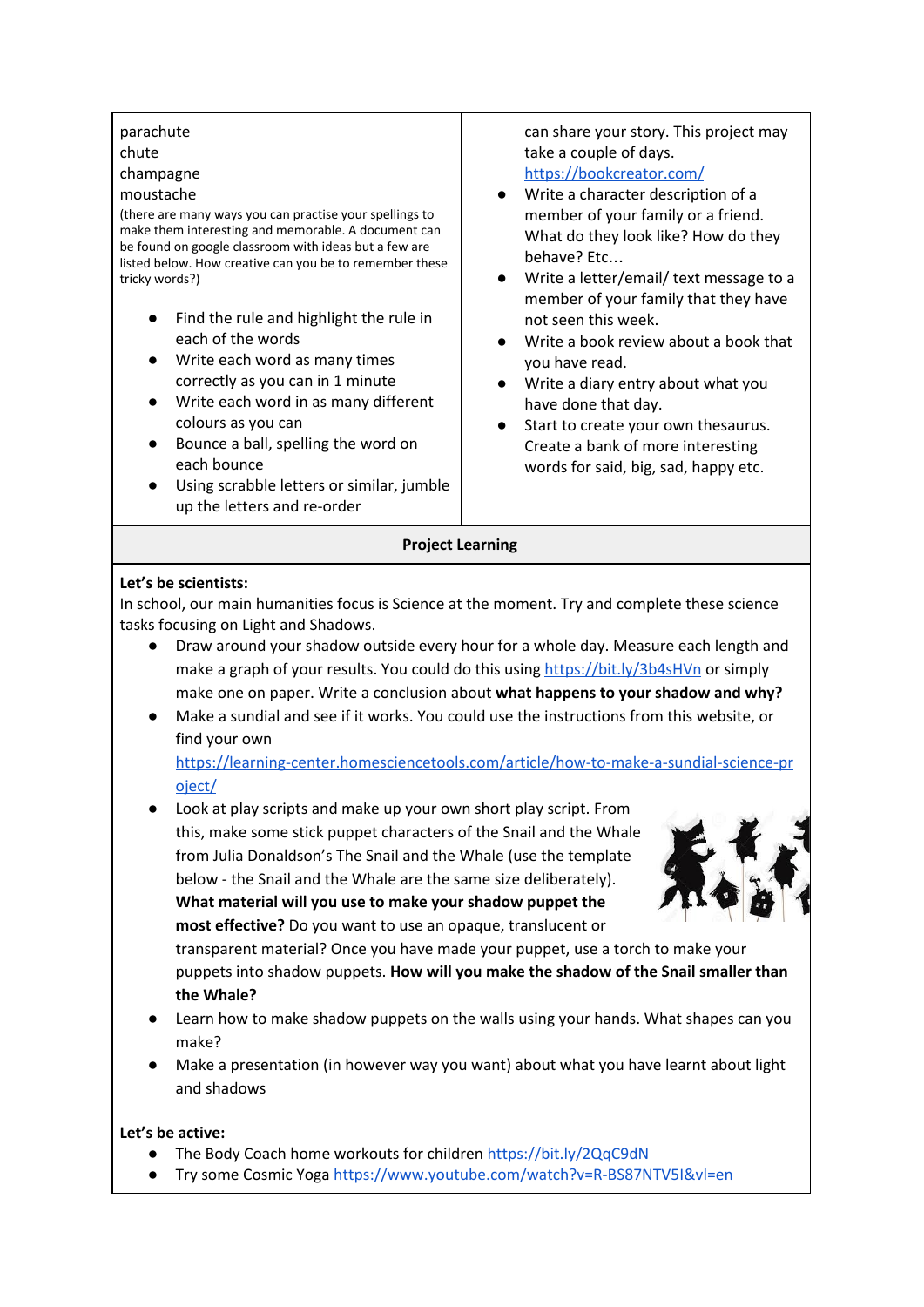● Just Dance https://www.youtube.com/watch?v=8-9Sm6\_vE98

## **Let's be creative:**

● Create a piece of artwork entitled 'Family'. This could be a drawing, a self portrait, a sculpture or collage. Could you copy another artist's style? Which materials have you chosen to use and why? How do you feel about your piece of artwork? What would you change or not? Can you do another piece in a different style? Which one do you prefer and why?

# **Let's try something new:**

● Using the list of 60 STEM activities below, pick an activity to complete. Tick when you have done each one. How many activities can you complete?

# **Online resources**

- Rapid Reader (if already accessing this in school)
- Sparx Maths <https://www.sparxmaths.uk/student>
- Times Table Rock Stars <https://ttrockstars.com/>
- Hit the button <https://www.topmarks.co.uk/maths-games/hit-the-button>
- My Maths <https://login.mymaths.co.uk/>
- Google Classroom <https://bit.ly/3cX9eYn>

To log into the resources above, the children need to click on the links provided and enter their username and password, which can be found on the password sheet that has been sent home.

## **Other FREE Resources**

**Story books:**

- <https://www.storylineonline.net/> A free literacy programme where actors read to children
- <https://www.worldbookday.com/world-of-stories/> Free audio books to listen to from World Book Day
- <https://bookcreator.com/> Free online book creator. You will need to enter your gomer gmail email address to sign up and then enter your class code to join your class.
	- 3KT 6PNMPQF
	- 3LW 6P6GPY7

Due to the current closure, some companies are offering access to their resources for free for a month.

- **●** <https://www.twinkl.co.uk/> **-** if you access their website, create an account and you can access a range of tutorials and activities
- <https://www.emile-education.com/> if you access their website, create a free trial account and you can access a range of tutorials and resources
- <https://mailchi.mp/hamilton-trust/free-packs-for-children-at-home?e=cbb13dd1f6> Hamilton Trust have a lot of free resources incase of a closure